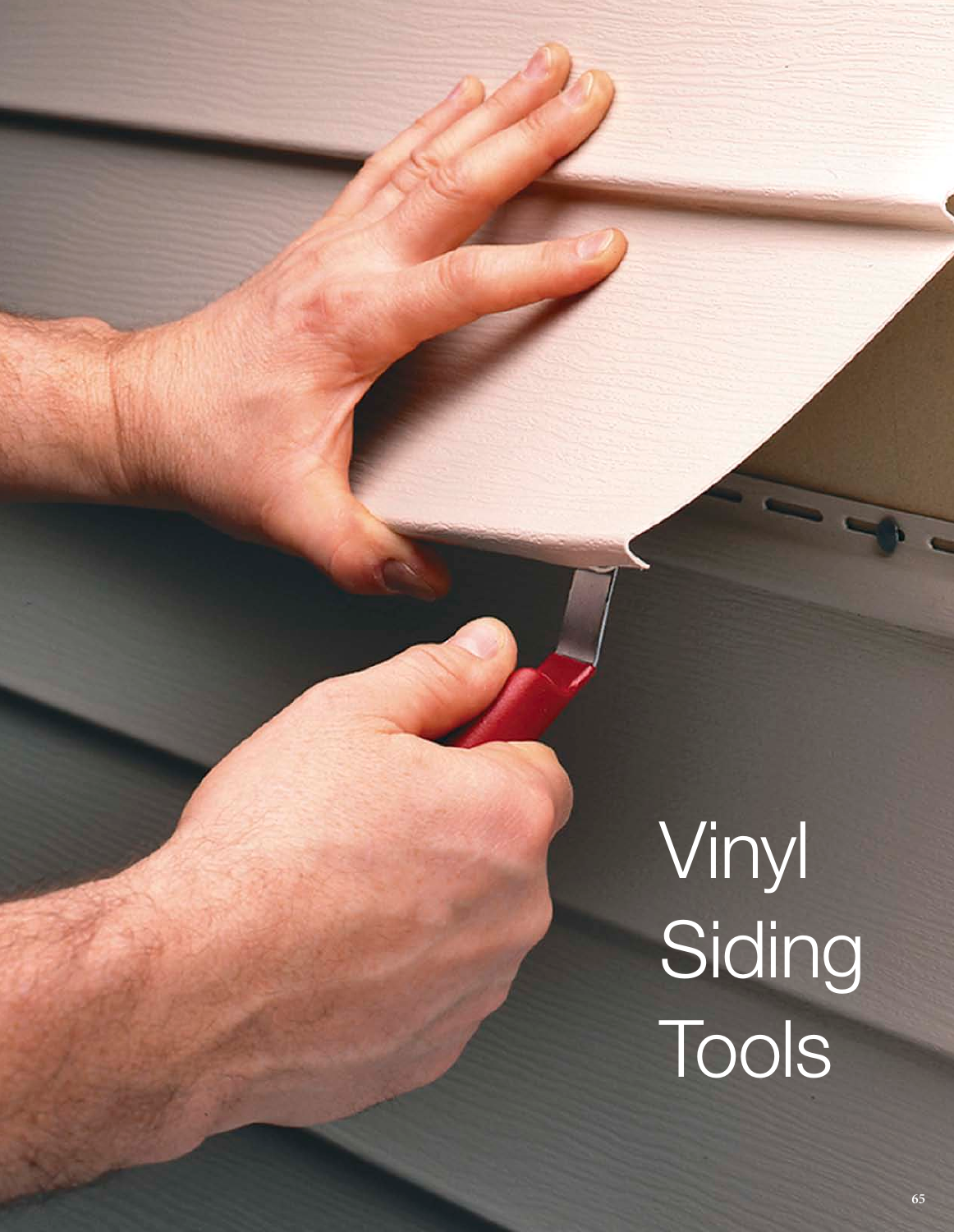### SideSwiper®II

# **Siding** Removal Tool

The SideSwiper® II combines the comfort and added leverage of an easy-to-grasp straight handle with the smooth unlocking motion of a burr free hook. The blade of the SRT2 is angled from the bottom plane of the handle and allows the user to keep the wrist straight while keeping knuckles well above the work. Blade surface finishing and plating assures that the sharply angled hook will not cut into the vinyl material or produce shavings.

Additional comfort and control is achieved with a non-slip textured handle grip. The gripping surface will not become slick from moisture, and the form fitting, plastisol dip process bonds the grip for the life of the tool.

Durable one piece spring steel construction is virtually indestructible. A handy oversize hang hole in handle accommodates a 1/4" (6.4 mm) peg hook.





#### *1. INSERTION:* Wedge tip of blade under overlapping panel and hook onto the back lip of buttlock.

*2. UNLOCKING:*  Pulling lip downward, slide the tool along length of panel to unlock and expose nail row of panel to be removed.

#### *3. PANEL REPLACEMENT:*

Lock and nail replacement panel into place. Use tool to relock overlapping panel. Pull down on panel lip and press it into lock of replacement panel below.

#### Cross Section View

## The Sider Marking & Cutting Templates for Vinyl Siding

THE SIDER U.S. Patent No. 5,203,090

Save up to 3 profitable hours on each job with the innovative Sider. It works quickly and accurately, replacing chalk lines, squares and straight edges. Use it as a scribe or square to mark or score precise lines. Or go straight to cutting with your utility knife in the precisely marked 1/8" (3.2 mm) holes. The Sider comes in 3 sizes to match popular siding profiles and features durable 18-gauge (1.22 mm) stainless steel construction. It's one smart little tool for even the biggest siding jobs.





*Scribe it Square it Cut it!*





#### **Specifications**

| Catalog            |                                             | Tool Length.             | Net Wt.   |
|--------------------|---------------------------------------------|--------------------------|-----------|
| Number             | Description                                 | in. (mm.)                | $oz.$ (g) |
| SRT <sub>2</sub>   | SideSwiper II Siding Removal Tool           | 6-1/4 (159)              | 3.0(85)   |
| SRT <sub>2</sub> B | SideSwiper II Siding Removal Tool Bulk (25) | -                        |           |
| <b>SD40</b>        | The Sider Double 4                          |                          | 7.0 (199) |
| <b>SD50</b>        | The Sider Double 5                          | $\overline{\phantom{0}}$ | 8.0 (227) |
| SDL45              | The Sider Dutchlap 4-1/2                    |                          | 7.0 (199) |
|                    |                                             |                          |           |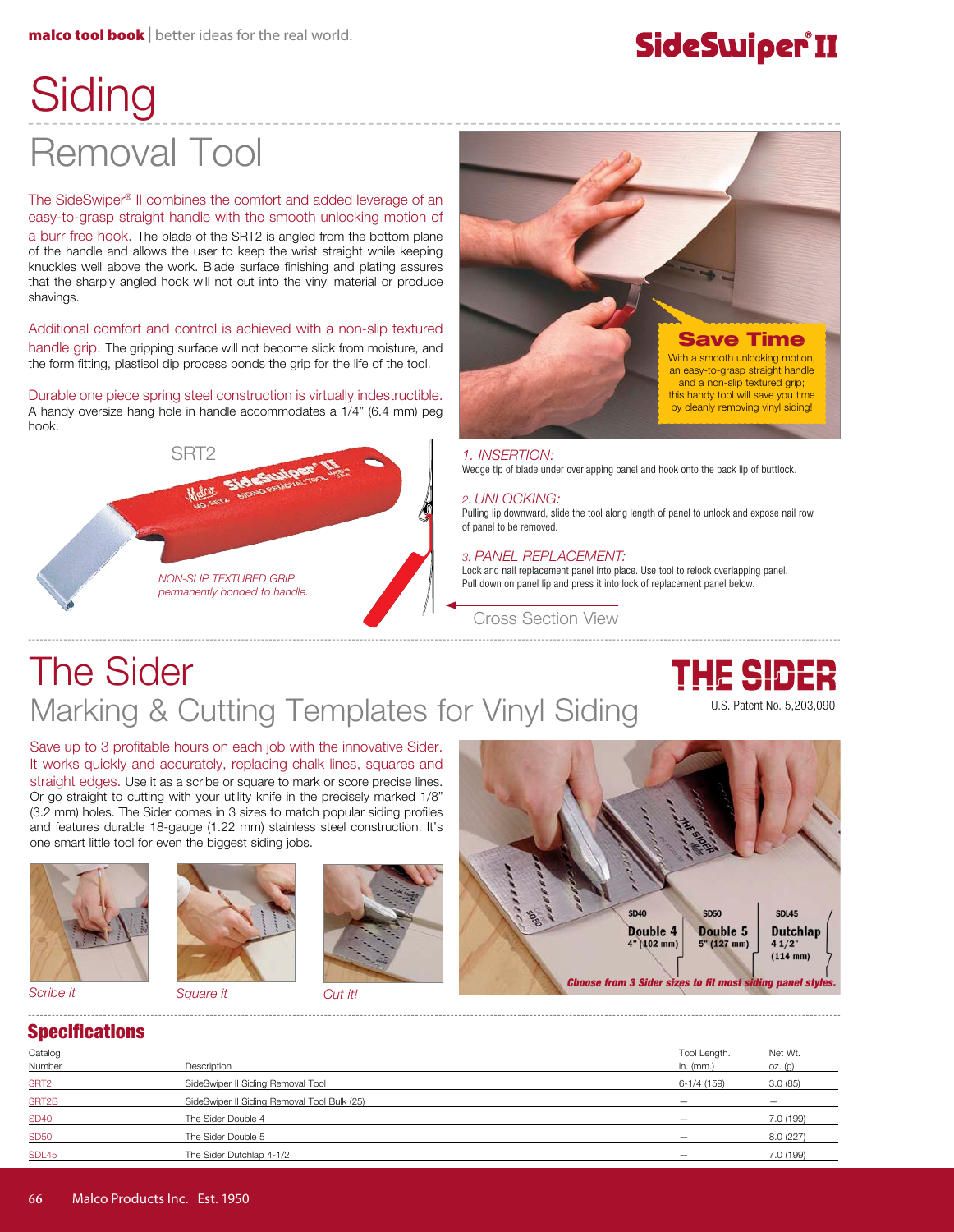

#### Snap lock plastic skirting and siding to finishing trim.

Makes tabs in the cut edge of siding panel used as a finishing course at top of wall or below window. Tabs lock into utility trim.\* Punch raises a high projection to compensate for natural relaxation of vinyl plastic. It also works well on aluminum siding but is not recommended for steel.

*\*NOTE: The SL5 should not be used when PERMATABS are required to snap into finished trim. For this application we recommend using the Malco SL1 or SL2 Snap Lock Punch. PERMATABS is a trademark of C & H Enterprises. Not Recommended for use below 32° F (0° C).*



#### For securing vinyl skirting and siding to finishing trim.

The SL8R produces wider, more secure locking tab projections. Tabs grip a greater surface area and guard against dislodging due to relaxation of vinyl from heat. SL8R installations also resist blowout during times of high pressure and wind. Constructed of steel stampings and rugged investment cast alloy steel jaws, with nickel plate and black oxide finishes. Ergonomic Redline Handles with unique one-hand operation latch offer maximum compound leverage performance and natural fit and feel. Not Recommended for use below 32° F (0° C).



#### Add accurate nail slots fast and easy!

The NHP1R punches a generous 5/32" x 3/4" (4.0 to 19.1 mm) horizontal slot for adding or elongating nail holes in vinyl and .019" (0.48 mm) aluminum siding to accommodate irregular stud spacing. Ergonomic Redline Handles with unique one-hand operation latch offer maximum compound leverage performance and natural fit and feel.



#### Easy access for holes where you need them in Sofit and Fascia

A 1/4" x 1/8" (6x3 mm) slot is absolutely no bigger than what you need for supporting vinyl or aluminum soffit and fascia without risking buckling of material from temperature changes. And a narrow profile head, extra wide opening jaws and a big 2" (51 mm) throat assures that you can make trim nail hole slots exactly where you need them, - not where you see them.

*The TNHP punch easily fits inside soffit contours or over the lip edge of fascia. The result is a clean professional installation that is as easy to look at as the tool is to use. Built for long service it features Malco's signature compound leverage handles and comfortable vinyl grips and hand stops. Not recommended for use with some styles of stainless steel trim nails.* -------------------------------------

#### **Specifications**

| Catalog         |                                   |                       |                                       | Length          | Net Wt.   |  |
|-----------------|-----------------------------------|-----------------------|---------------------------------------|-----------------|-----------|--|
| Number          | Description                       | Throat Depth in. (mm) | Slot in. (mm)                         | in. $(mm)$      | $oz.$ (g) |  |
| SL <sub>5</sub> | Snap Lock Punch                   | 3/8(9.5)              | —                                     | 9(229)          | 12 (340)  |  |
| NHP1R           | Nail Hole Slot Punch              | 5/8(15.9)             | $5/32 \times 3/4$ (4.0 $\times$ 19.1) | $8 - 1/2$ (216) | 16 (454)  |  |
| SL8R            | Snap Lock Punch                   | 1/2(12.7)             |                                       | $8-1/2(216)$    | 16 (454)  |  |
| <b>TNHP</b>     | Trim Nail Hole Punch              | 2(50.8)               | $1/4 \times 1/8$ (6.4 $\times$ 3.2)   | 10 (254)        | 18 (510)  |  |
|                 | Replacement Spring for Hand Tools |                       |                                       |                 |           |  |
| 5018            | Fits NHP1R, SL8R                  |                       |                                       |                 |           |  |